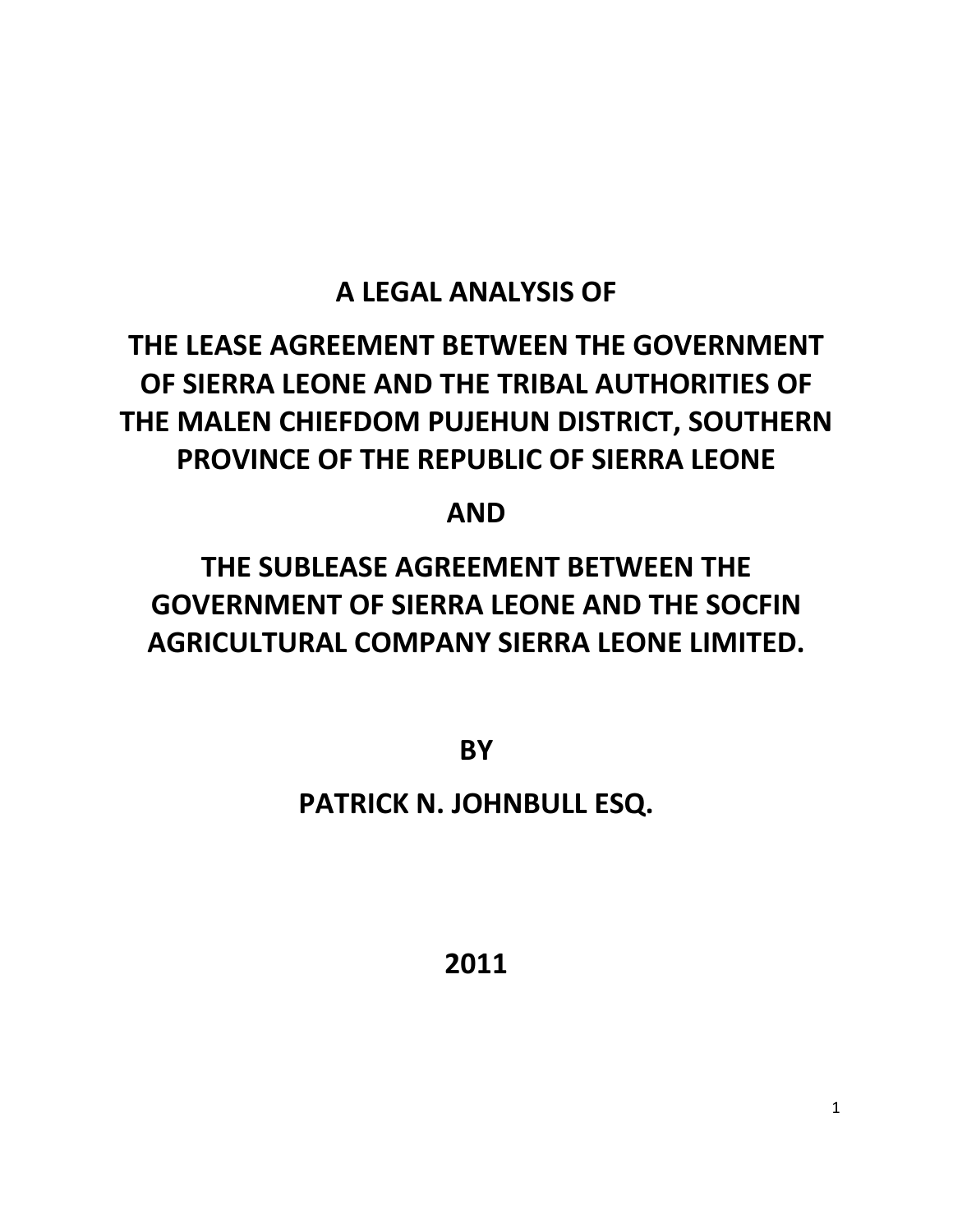# **TABLE OF CONTENTS**

| 2. BACKGROUND ABOUT LAND LAWS IN SIERRA LEONE--------------------------- 4 |  |
|----------------------------------------------------------------------------|--|
|                                                                            |  |
|                                                                            |  |
|                                                                            |  |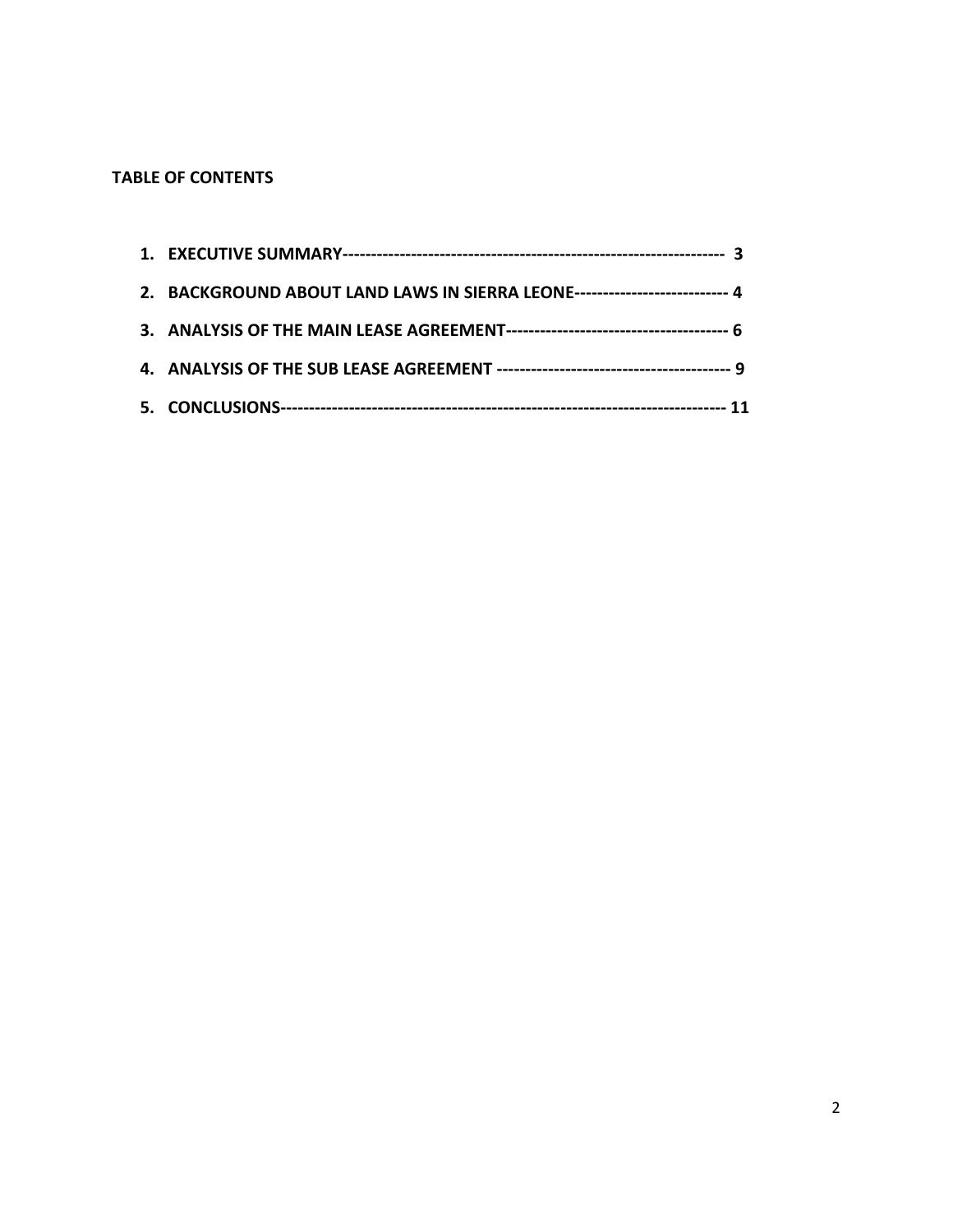#### **1. EXECUTIVE SUMMARY**

The Government of Sierra Leone on the  $5<sup>th</sup>$  of March 2011 signed a lease agreement with the Traditional Authorities of the Malen Chiefdom, Pujehun District, in the Southern province of the Republic of Sierra Leone for 16,457.54 acres of land for a large scale agricultural investment. This same portion of land was subleased to the SOCFIN Agricultural Company Sierra Leone Limited for the purpose of establishing large oil palm and rubber plantations in the area.

The implementation of the large scale foreign agro investment project has already during the first few months contributed to a notable increase of tensions and other signs of social disorder in the affected areas of Malen Chiefdom.

Welthungerhilfe Project SLE 1011 has been requested by local communities to provide legal advice in order to better understand the content and implications of the lease agreements for the local population.

The present document summarizes the results of an in depth review of the signed lease agreements against the existing legal framework in the country. Several inconsistencies have been identified, including:

1. Clause 2.2 of the lease agreement, not coincides with rule 3(c) of the Schedule to the Protectorate Land Ordinance (CAP 122 of the Laws of Sierra Leone 1960 as amended), where it is clearly expressed; that the purpose for which the land lease is made must be stated in the lease unequivocally without any incongruity,

2. Obviously, even if consent was ever obtained by the Lessor to the sub-lease, then it was not informed consent. Additionally from the face of the document there is not even indication of approval from the District Commissioner in writing attached thereto as provided for by law thus rendering the sub-lease voidable,

3. Though Section 9 Ordinance requires registration of the lease document thus making it a public document, there is neither a survey plan attached to the lease agreement nor is it clear to any one that it was made available to the Lessor before the signing of the agreement,

4. From the face of the document is clearly seen that neither the parent lease nor the sub-lease are registered documents as of date.

The Government of Sierra Leone is considered a "non native" according to the provisions of the Protectorate Land Ordinance, CAP 122 of the Laws of Sierra Leone 1960. It has the same status like any other foreign company requesting for an interest in land in the province. Contracting a lease agreement with the natives of Malen chiefdom to whom the government owes a fiduciary duty to seek their interest and further subleasing to the Scofin Agricultural Company clearly shows a conflict of interest and a breach of that duty. The government should instead play an umpire role between the Company and the native of Malen Chiefdom so as to seek the interest and welfare of its citizens.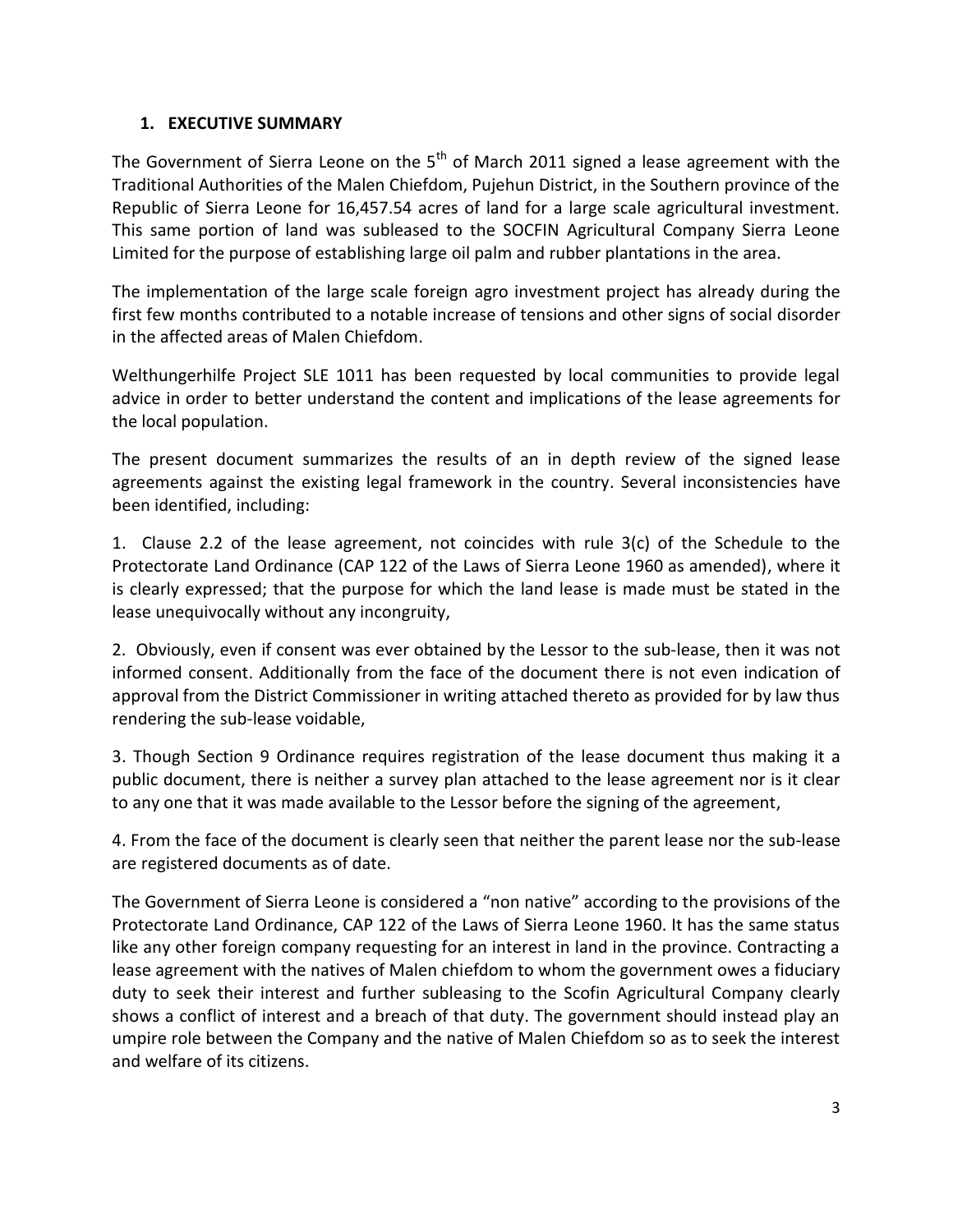The present analysis provides strong indications that due to legal inconsistencies the signed lease agreements are in effect voidable.

In order to ease tensions and to prevent existing tensions to further escalate, it is highly recommended to conduct a thorough review and amendment of both the lease and the sublease agreement under integration of independent (international) legal experts to support local communities in defining and expressing their expectations and concerns.

# **2. BACKGROUND ABOUT LAND LAWS IN SIERRA LEONE**

#### Historic development

In Sierra Leone, there is a dual system of law in practice, which has its origin from the colonial period. On the one hand is the received *English Law* which is wholly and exclusively applied in the Western Area and the Bonthe Urban District and on the other hand is the *Customary Law* which predominantly applies in the provinces.

In the absence of any particular pre-existing legal system in each of these colonies capable of general application, the colonial power, Britain, imposed its own Metropolitan English Law over the existing Customary Laws in these colonies.

Thus we find English Law firmly established as the basic residual law in the former colony of Sierra Leone now known as the Western Area as well as in other former British colonies.

#### Customary law

The Customary Law is the law which applies predominantly to the ethnic tribal communities as their personal law derived essentially from their respective customs and traditions bearing directly on law. What is today described as customary other than the general law is described in Section 2 of the Local Court Act No. 20 of 1963 as:

*"any rule, other than a rule of general law, having the force of law in any chiefdom of the Provinces whereby rights and correlative duties have been acquired or imposed which is applicable in any particular case and conforms with natural justice and equity and not incompatible, either directly or indirectly, with any enactment applying to the Provinces and includes any amendments of customary law made in accordance with the provisions of any enactment"*.

All land in the provinces is governed by Customary Law.

The underlining concept which governs this cardinal rule is that all land in the provinces is vested in the Chiefdom Council or Tribal Authorities of which the Paramount Chief is the Head as trustees. This concept has its foundation to the declaration of the Protectorate in 1896 over the hinterland of Sierra Leone by the British Government when the native ownership of the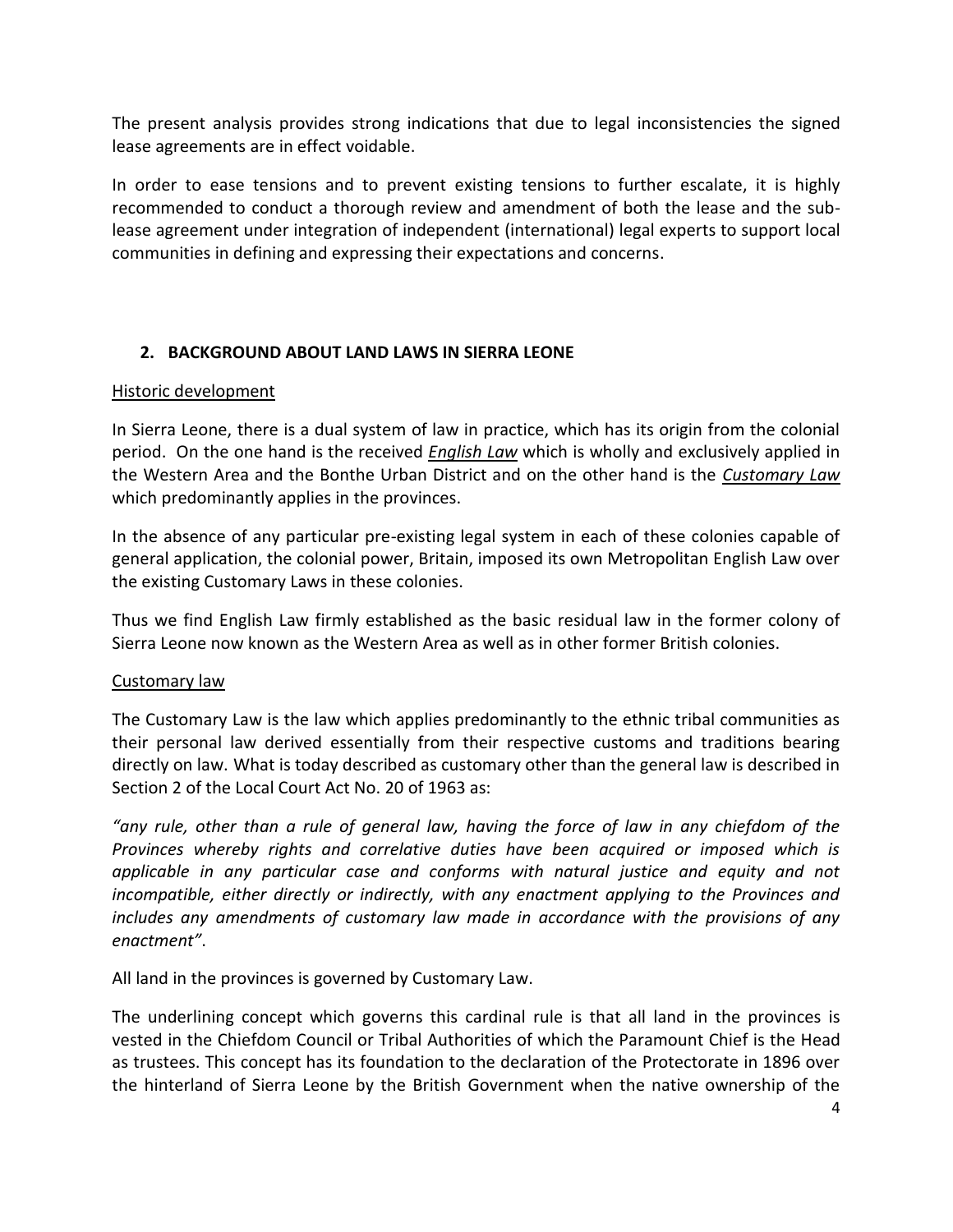land by the tribes in the protectorate now known as the provinces was recognized. This view was maintained in Protectorate land Ordinance of 1927 which was further extended to Ordinance no. 32 of 1933 which states:

*"All lands in the protectorate is vested in the Tribal Authorities who hold such land for and on behalf to the Native Communities concerned"*

Customary law as a system of law and justice in Sierra Leone today assumes a prominent place in the legal system of the country by reason of its overwhelming significance to about 85% of the population of the country, which regulates our native institutions of marriage, divorce, succession and most importantly the Land tenure system.

Additionally it stands as a personal law which determines the personal legal status of our native institutions such as chieftaincy, groups, individuals and property.

No doubt therefore that the present law regulating the provincial land use system as contained in Section 2 of the Protectorate (Provinces) Land Act CAP 122 of the Laws of Sierra Leone 1960, preserved as well the concept that land is vested in the Tribal Authorities who hold the land for and on behalf of the native communities.

#### Land tenure system at provincial level

The land tenure system at provincial level is differentiates Communal Land Tenure, Family Tenure and –as a relatively "modern" element: "Individual Tenure".

There is in the first instance the COMMUNAL LAND TENURE by which the paramount interest in the land within a given area in the Chiefdom is held by and on behalf of the community as a whole. The paramount title to the land is here vested in the socio-political head of the community. The highest representative at traditional authority at Chiefdom level is the Paramount Chief who shares responsibility with other socio-political heads at the lower levels such as the Section Chief at Section level and Town or Village Chief at village or town level. These communal lands only include unapportioned or unappropriated portions of land in the community and also those lands preserved for the use of the community as a whole such as cemeteries, praying grounds, society bushes- all of which are subject to the direct control and management of the socio-political head.

The second system of tenure is the FAMILY TENURE**.** This is where the absolute or permanent interest in certain land within a particular Chiefdom is vested in various decent groups, each with a common ancestry and which constitute a family unit. This family unit is endowed with corporate legal responsibility which enables them to hold land as a group. The family as a group can enjoy the fullest cluster of rights which includes the right of enjoyment and disposal of the land for which it holds a permanent interest.

Responsibility for management and control of the family land is vested family head. Traditionally, the head of the family is usually the eldest member of the family. In modern times however the method of appointment of family head is by consensus normally after the funeral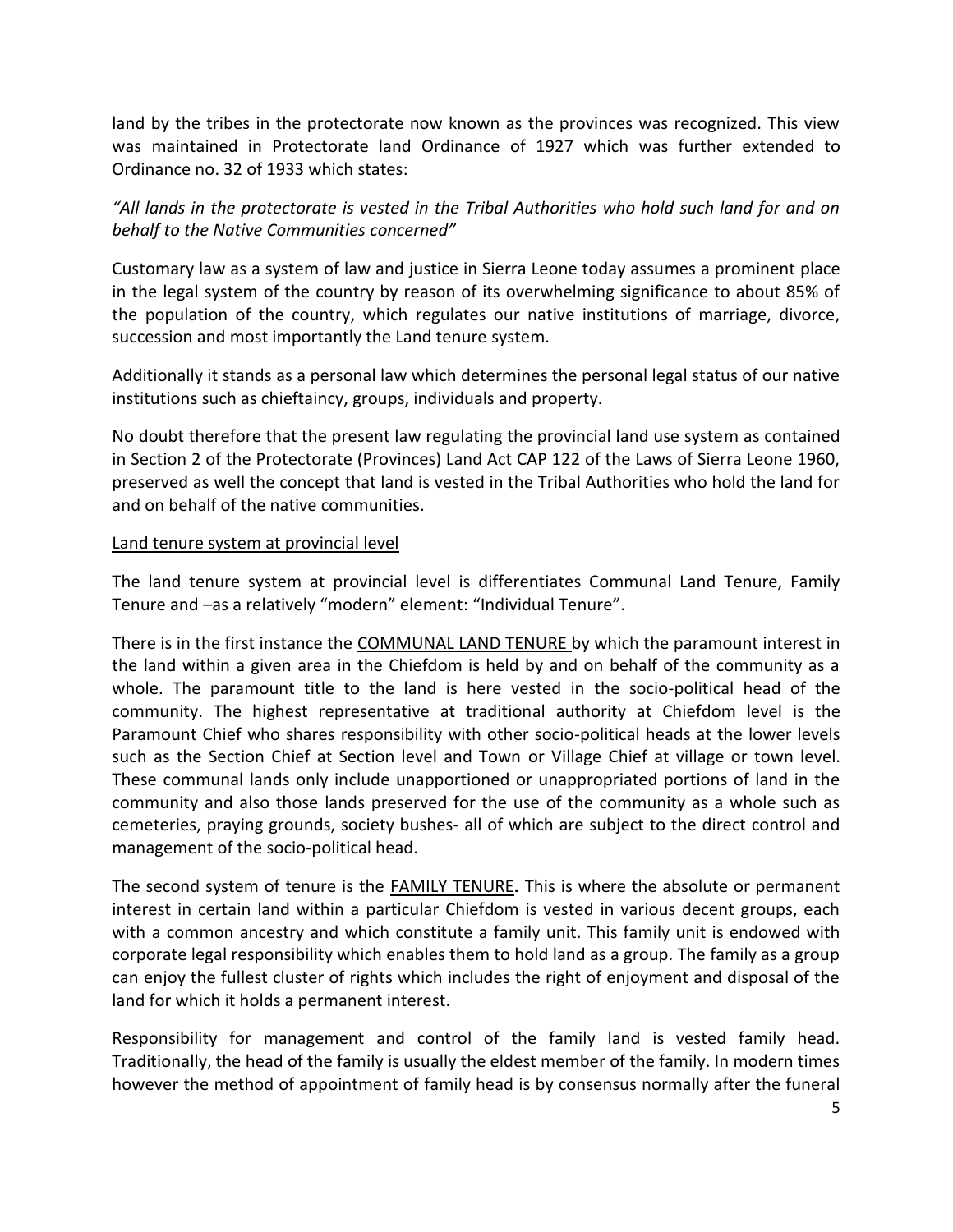of the predecessor. Age, education and wealth may sometimes influence the choice of a family head. Once chosen the family head takes charge of the family land and his position becomes similar to the socio-political head.

The third system of land tenure which perhaps one can say is as a result of modern development and thus is regarded as foreign to Customary Law is the INDIVIDUAL TENURE**.** This is where the ultimate or paramount interest in the land is vested in the individual.

This system is opposed to the Communal and Family Tenures. It is a modern development and thus cannot be ascribed to any particular group or tribe since it is now visible in all groups and tribes in the large Urban Provincial Towns and District headquarter towns. It must be noted that individual ownership of land is limited only to the natives who have the Customary Law as their personal law. Thus non-natives cannot have a freehold interest in land. Their interest in land is on a limited basis mostly in the form of a lease.

It is therefore important to state here that the two prominent systems of holding land in the provinces are the Communal and Family land holding systems. It is in recognizance of these facts that the law regulating land use in Sierra Leone laid emphasis on the trusteeship of the Chiefdom Councils or Tribal Authorities. Thus the Chiefdom Councils or Tribal Authorities are not the owners of the land but custodians who hold for and on behalf of the true owners who are thus the respective communities and families.

# **3. ANALYSIS OF THE MAIN LEASE AGREEMENT BETWEEN THE GOVERNMENT OF SIERRA LEONE AND THE NATIVES OF MALEN CHIEFDOM**

#### **3.1. THE PREAMBLE**

The Lease agreement between the Government of Sierra Leone represented by the Minister of Agriculture, Forestry and Food Security was signed on the  $5<sup>th</sup>$  of March 2011 by the Paramount Chief on behalf of himself and the Chiefdom Council on the one part, as indicated in the preamble of the document, and a list of individuals from the Bahoin, Seinjeila, Kemoh, and Korwa sections of the Malen Chiefdom, Pujehun District, Southern Province of the Republic of Sierra Leone on the second part all as Lessor and Dr. Joseph Sam Sesay, Minister of Agriculture, Forestry and Food Security as Lessee.

In this preamble the identity of all the individuals from the various sections save for the Paramount Chief was not stated. Were they chiefdom elders or individual land owners or sub chiefs in the various sections? This was not stated thus making the identity of that party to the agreement uncertain.

The land as subject matter of the agreement is said to measure about *"16,248.54 acres as delineated in a Survey Plan numbered LOB 1098 dated 2nd March 2011 drawn and attached hereto and thereon verged RED or howsoever the same may be bounded known and defined or*  distinguished".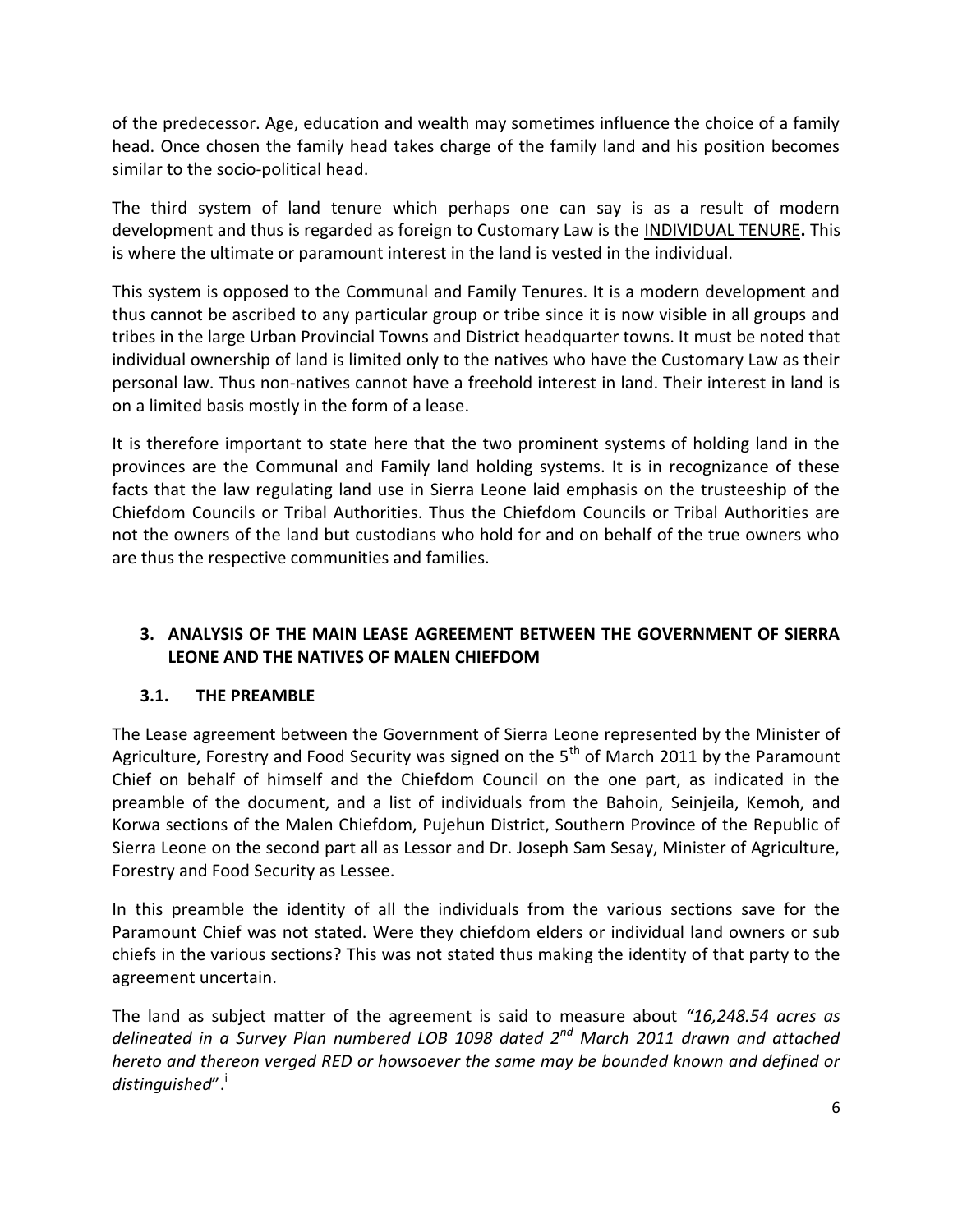There is neither such survey plan attached to the lease agreement nor is it clear to any one that it was made available the Lessor before the signing of the agreement. If ever a survey of the land was done before the signing of the agreement, when was it done and plan prepared?

Why was the plan for the land not made available to the Lessor and to the public since the lease is done by the Government of Sierra Leone which is of public interest? Section 9 Ordinance requires registration of the lease document thus making it a public document.

# **3.2. DURATION OF THE LEASE**

Clause 1 of the agreement states that the in consideration for the rent sum of US\$5.00 per acre of land the Lessee is to have and hold the land for a period of 50 years commencing on the  $1<sup>st</sup>$ day of March 2011 and expiring on the 28<sup>th</sup> day of February 2061 and also with an option to renew the said lease for a further term of 25 years.

The rent is to be paid on annual basis. Realizing that no stipulation is made as to the demarcation of the land which was delineated could it then be understood to mean the entire land mass including plantations, swamps, settlements and the vegetations?

Land according to English Common law includes the subsoil down to the center of the earth and the air space above. Hence the Latin maxim " Cuius est colum, eius est usque ad caelum et ad inferos" meaning he who own land owns everything reaching up to the very heaven and down to the depth of the earth.

#### **3.3. PAYMENT OF RENT**

It is further stated in Clause 1 of the lease agreement that

"*Rent for the first One (1) year term shall be paid in advance on or before the execution of these present (the receipt of which sum the Lessors hereby shall acknowledge and confirm) and the remaining rents for the unpaid term shall be payable every other one year (1) in advance with an option to renew the said rent after every seven (7) years, such review not to result in an increase of more than 17.5% of the rent immediately payable prior the review".*

It is clear in Section 5 of CAP 122 of the laws of Sierra Leone 1960 as amended that the rent shall be reviewed every seven (7) years but was the initial rent negotiated with the Lessor?

No information is presented about who represented the Lessor in the negotiation considering that the Lessee has greater bargaining strength.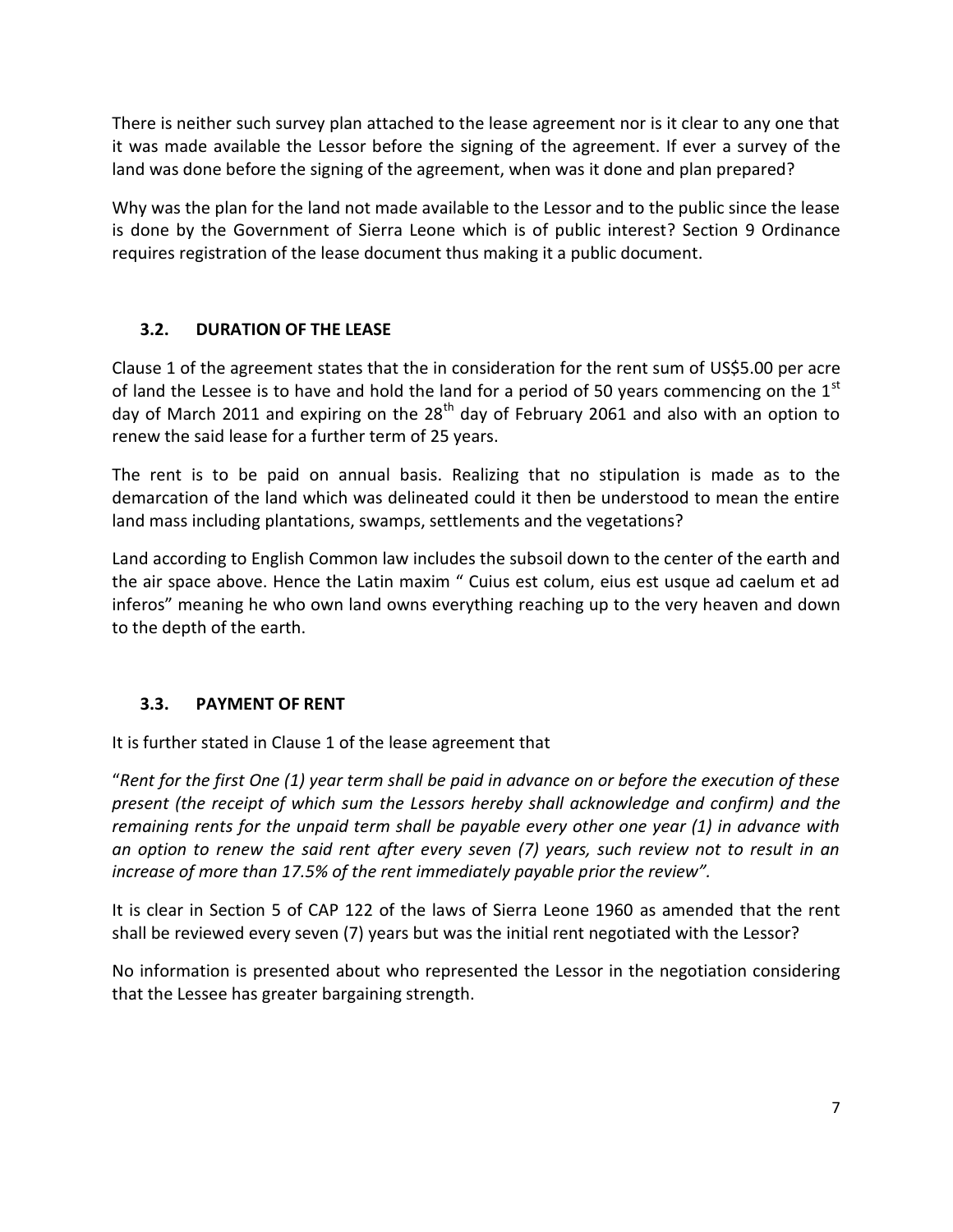# **3.4. PURPOSE OF THE LEASE**

It is clear from Rule 3(c) of the Schedule to the Protectorate Land Ordinance (CAP 122 of the Laws of Sierra Leone 1960 as amended) that the purpose for which the land lease was made must be stated in the lease unequivocally without any incongruity as stated above!

However, clause 2.2 in the lease agreement states that the land was leased by the Government of Sierra Leone for the purpose of *"farming and agro-industrial development and any other purpose of Lessee may deem fit"*.

The underlined clause renders Clause 2.2 in the agreement elastic and thus uncertain as to the actual purpose of the lease. Farming and agro-industrial development may be conceived by the Lessor but "any other purpose of Lessee may deem fit" entrusts with the lessee greater power to use the land for the purpose not conceived by the Lessor and thus cannot form part of the agreement.

# **3.5. THE SCHEDULE**

The schedule in the lease agreement points at a survey plan which should have been registered in the Ministry of Lands and Country planning and the Environment, but such plan is clearly lacking in the entire agreement. How were the coordinate figures of measurement arrived at?

#### **3.6. ENDORSEMENT**

Section 9 (a0 of the Ordinance<sup>ii</sup> provides inter alia as follows:

*"Every deed creating a tenancy of land shall be voidable by either party, unless it-*

*..it is executed in the presence of two witnesses by the Lessor before the District Commissioner of the District in which the land is situated; and is executed in the presence of two witnesses, by the lessee or his attorney or his agent before a Magistrate;"*

It is clearly seen from the face of the Lease agreement that the lease was not executed as provided by law on the part of the Lessee even though the Lessor did satisfy the provisions of the law thus rendering the entire lease agreement voidable.

Section 9(b) further provides:

"…has endorsed upon it certificates of execution in their presence signed respectively by the District Commissioner and the magistrate before whom it is executed;"

From the face of the Lease document neither the District Commissioner nor the Magistrate did certify the document thus rendering it further voidable.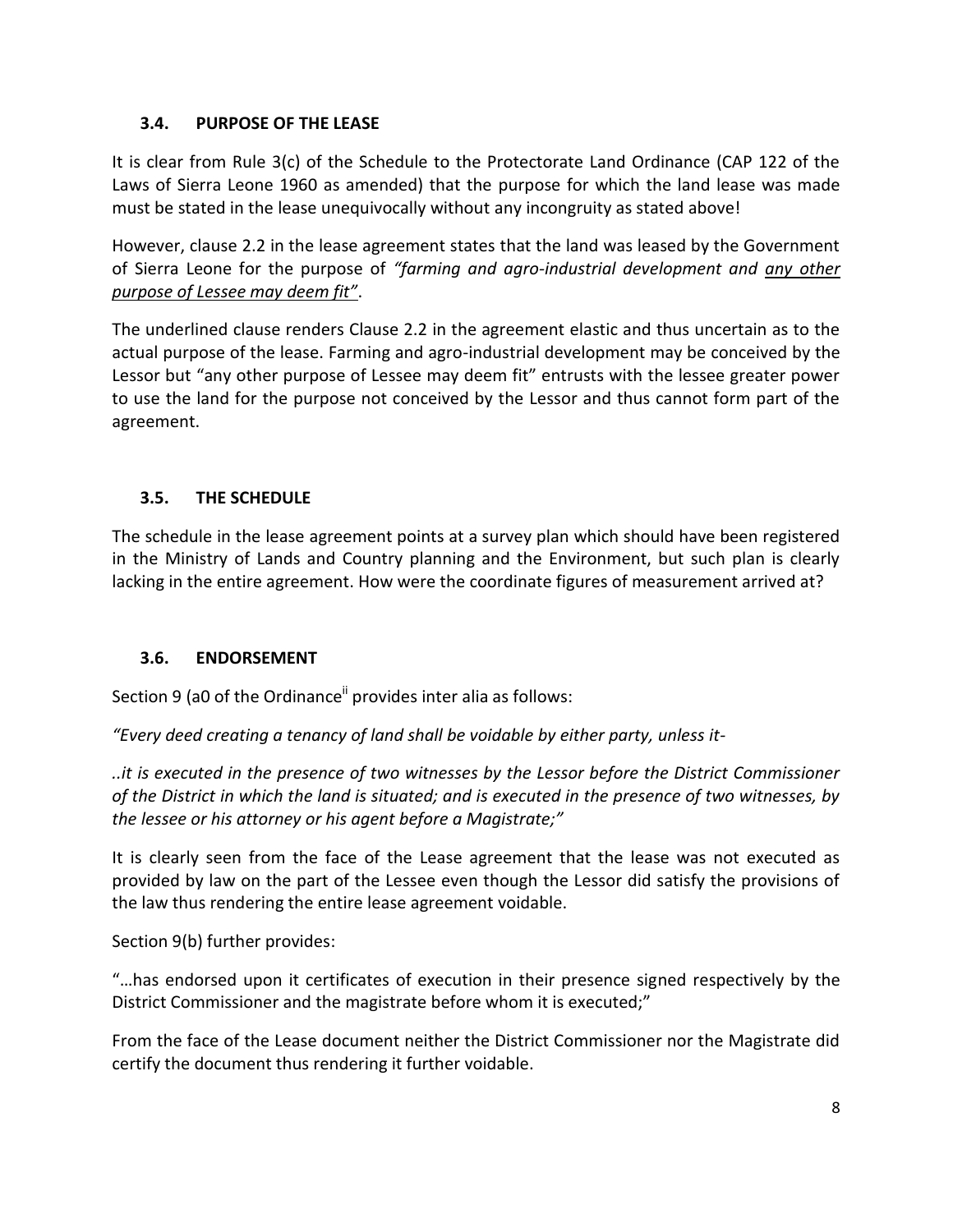### **4. ANALYSIS OF THE SUB-LEASE AGREEMENT**

### **4.1. PREAMBLE**

This sub-lease like the parent lease between the Government of Sierra Leone and the Tribal Authorities of the Malen Chiefdom was signed on the  $5<sup>th</sup>$  day of March 2011.

Section 9 the Ordinance inter alia states:

" (c) provides that the lessee shall not sublet or assign his interest thereunder except with the consent of the Tribal Authority with the approval in writing of the District Commissioner, provided that such consent shall not be unreasonably withheld; and

(d) contains stipulations with regard to all the matters set out in rule 3 to the schedule of this Ordinance; and

(e) is registered within sixty days in the office of the Registrar General."

It is clear that if consent was ever obtained by the Lessor to this sub-lease then it was not through informed consent as stated earlier on and that from the face of the document there is no indication of approval from the District Commissioner in writing attached thereto as provided for by law thus rendering the sub-lease voidable.

It is indicated in the preamble that

*"the Lessor sought the consent of the Lessors to the Head Lease to sublet the premises demised thereunder...."*

There is no indication as to when such consent was obtained even though blank spaces were provided for in the document to such effect.

From the face of the document is clearly seen that neither the parent lease nor the sub-lease is a registered document as of date.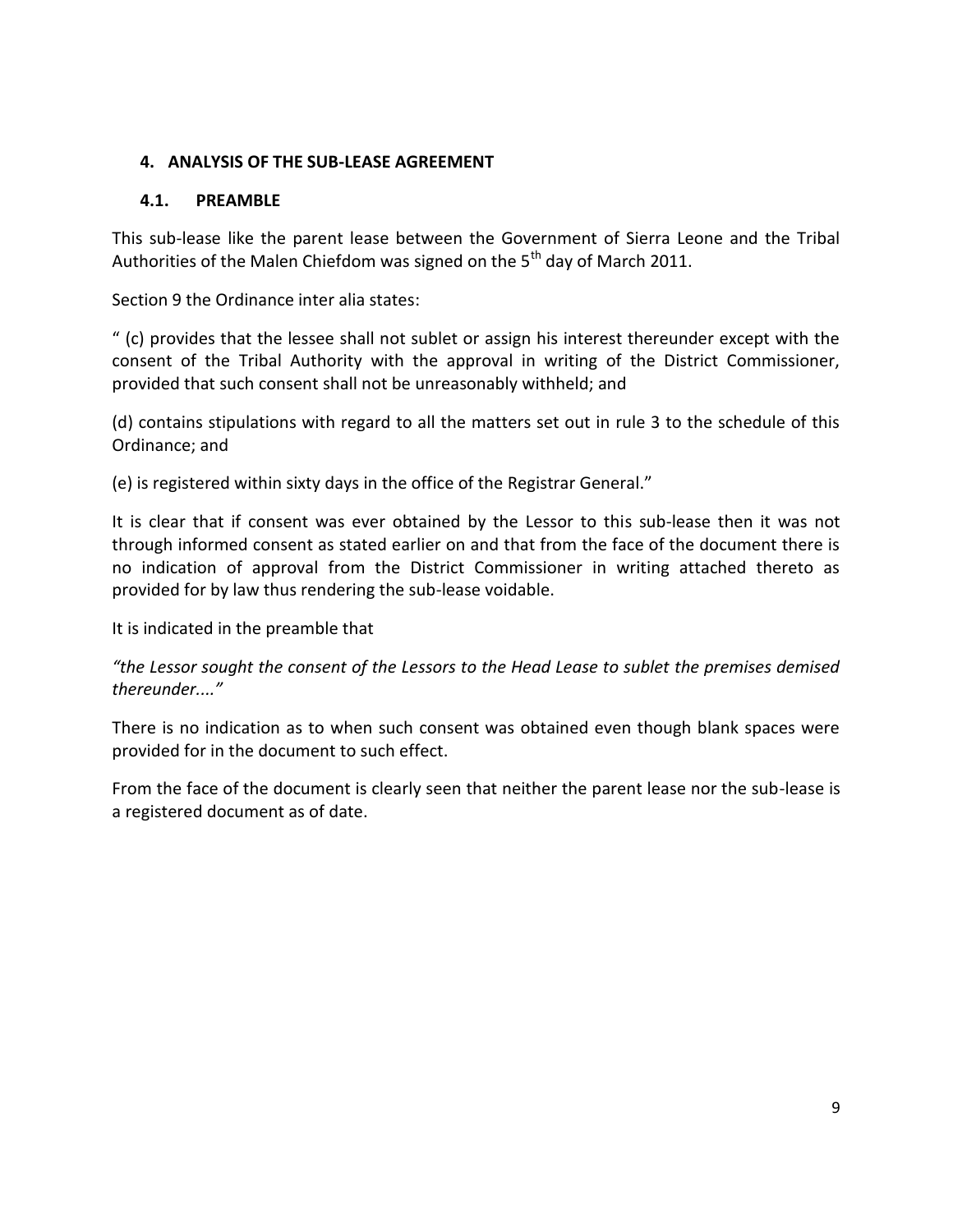### **4.2. KEY PROVISIONS**

Clause 1 states inter alia:

*" To have and to hold the same unto the lessee for agro-industrial purposes together with the full rights of liberty for the lessee its servants and licensees with or without vehicles or on foot at all times and for all purposes to pass and repass to and from the demises land or part thereof…"*

With no certainty as to the portions of land stated in the parent lease and even in the sub-lease it can be conceived that the native inhabitants shall, under the sub lease, be considered as licensees of the Lessee since the land mass/area described in the parent lease and in the sublease is vast and unclear with no survey plans to identify the settlements of the inhabitants of the land.

#### **CLAUSE 1.1** states:

*"the area of the Demised Land and the annual rent payable for the first seven years of this lease are set out in Schedule 1"*

"Schedule 1" is not provided in the in the sub-lease agreement.

**CLAUSE 2.2** empowers the Lessee to use the demised land

*" …for farming and any other purpose of the Lessee may deem fit"*.

Such elastic provision makes the purpose of the sub-lease unclear and uncertain and empowers the Lessee to do other activities on the land other than farming as it deems fit.

**CLAUSE 2.7** gives right to the Lessee to erect structures on any part of the demised land. There is no stipulation as to the minimum quality requirements for the design and construction of these structures to ensure that the risk of industrial accidents in the future is minimized. There is need for such a clause to be contained in the sub-lease and to additionally provide the Chiefdom council with the professional body to verify both the design and construction.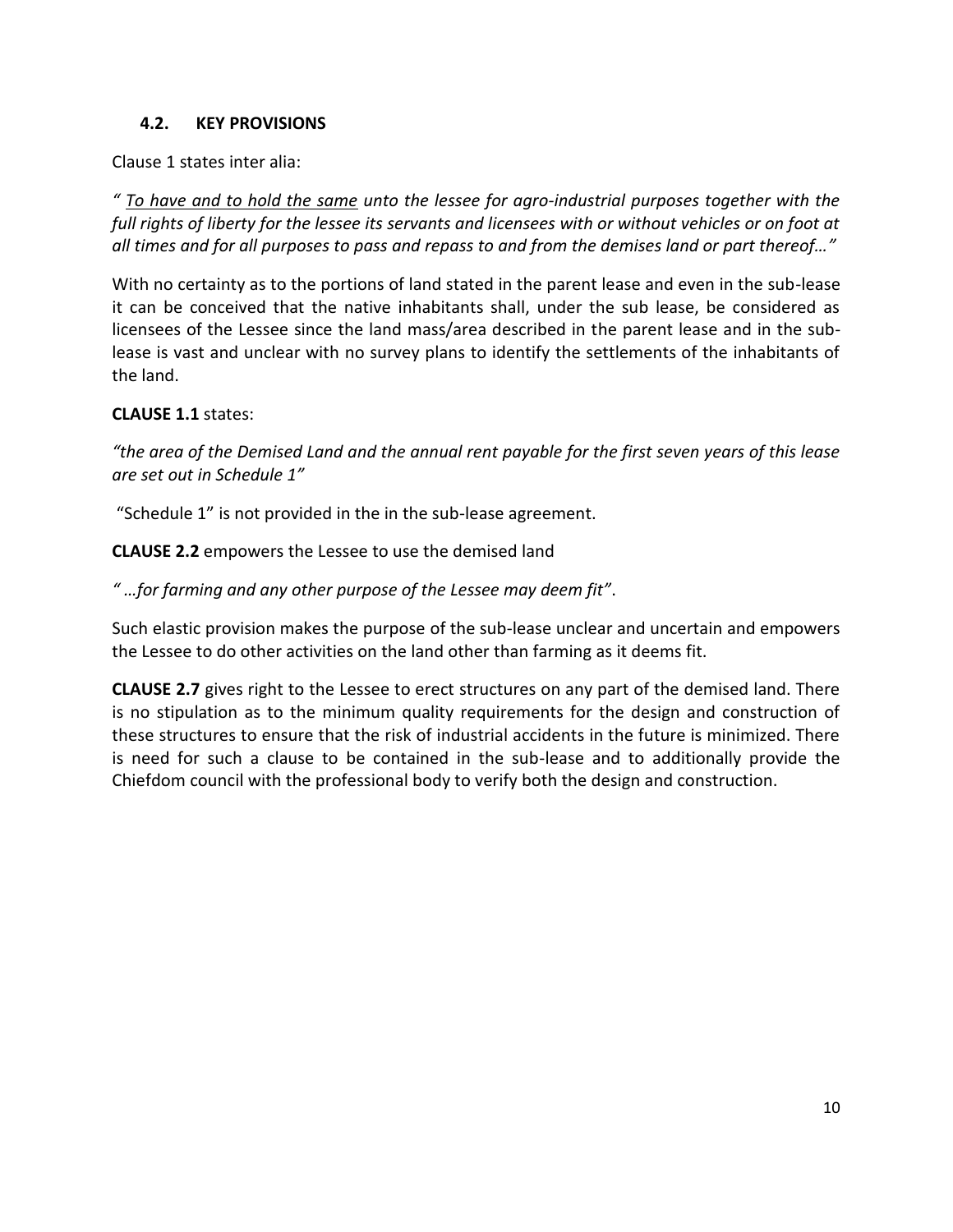#### **5. CONCLUSIONS**

# **5.1. LEGAL REPRESENTATION OF THE LESSOR**

It is not clear whether the Tribal Authorities were afforded with legal representation to adequately guide them in the entire lease process. If the agreement was achieved without giving such a privilege to the Lessor, it is considered done in bad faith on the part of the Lessee considering the fact that the Lessee had greater bargaining power and authority over the Lessor.

Furthermore, it is obvious that whatever consent must have been given by the Lessor in this agreement was not an informed consent and thus could have been obtained in bad faith.

# **5.2. BENEFITS AND LOSSES ACRUED TO THE LESSOR UNDER THE AGREEMENT**

The agreement does not specify the portion of land area such as upland or wet land but generally refers to all the land area that amounts to the number of acres mentioned in the schedule.

Thus taking away an unclearly specified land from the people could include areas of land that would not have been in the mind of the Lessor.

The lease does not mention any type of crop, plantation or settlements and the compensation that would be received by the Lessor should the Lessee in furtherance of the purpose of the lease tamper with any crop, plantation or settlements of the Lessor.

It is clear that land includes all that is on the land above and beneath but for the purpose of a lease agreement, specifications as to other attachments to land such as crops, plantations; settlements and compensations for them should form part of the covenants in the lease. Lack of these provisions as part of the covenant in the lease agreement implies compulsory taking of the property. This is thus a fragrant violation of the rights of the Lessor to such properties as provided for under Section 21 of the Constitution of Sierra Leone, Act No. 9 of 1991.

#### **5.3. PURPOSE OF THE LEASE**

Under the Ordinance the Government of Sierra Leone is considered a Non-Native and thus entitled to Leasehold interest in land only in the provinces same as any company that is registered in Sierra Leone.

What is unclear is the purpose of the Government of Sierra Leone leasing the demised land as described in the parent lease to the Tribal Authorities and further sub-leasing to the Socfin Agricultural Company Sierra Leone Limited and both transactions subject to the above mentioned inadequacies.